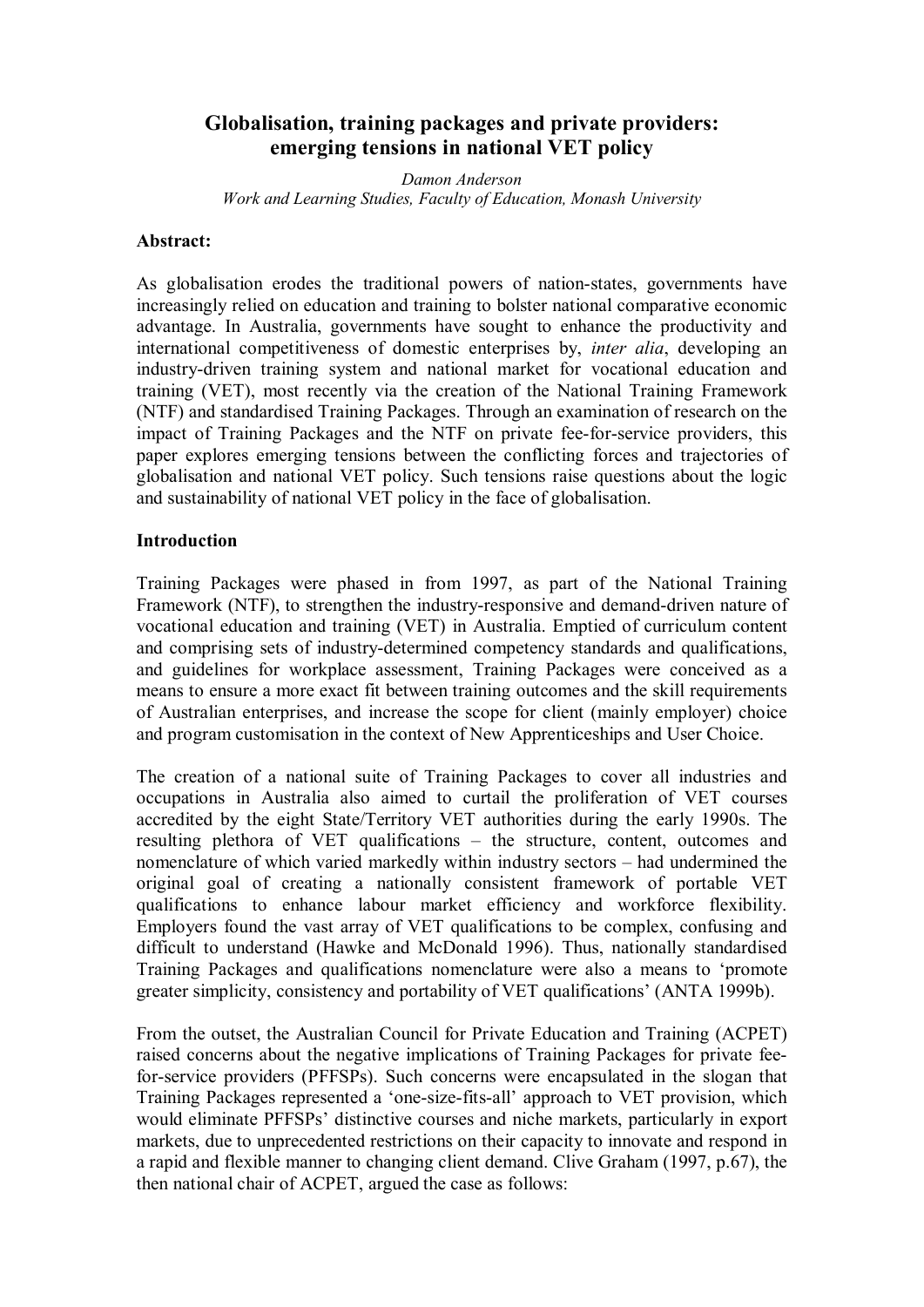What appears to be emerging in policy is the abrogation of free trade for private providers who only enrol full-fee-paying students and the adoption of mandatory compliance with regulated training packages and a number of additional restrictions on trade in order to be eligible to award a national qualification. If such policy were to be implemented, Australia's education and training export provision will suffer … and the diversity of vocational education and training provision will be restricted to a one-size-fits-all provision at the very time Australia needs to innovate in order to develop new markets and to compete globally. The inherent restriction of trade in emerging policy lies in the nexus between registration/accreditation on the one hand and (the) Commonwealth Register of Institutions and Courses for Overseas Students (CRICOS) listing on the other hand, because without national registration and accreditation for the CRICOS listing it is not possible to export education and training.

To clarify, PFFSPs must be listed on the CRICOS in order to enrol overseas students in their on-shore programs. But from 1997 onwards, they were required by the NTF to deliver only Training Package-based qualifications with prescribed outcomes and nomenclature, in place of their own distinctive courses. The only exceptions to this rule were courses that had previously been accredited by State governments. Here it should also be noted that the bulk of education and training provided by PFFSPs, especially VET exporters, is funded by private (mostly individual) clients and occurs outside the 'national training market', as defined by government. In effect, PFFSPs are delivering training in global markets *without* government *funding*, but by virtue of the nexus between the NTF and CRICOS, they are forced to operate *within* the framework of national government *regulation*. This Catch-22 situation is the major source of the problems that PFFSPs identified in relation to Training Packages.

In response to ACPET concerns, the Australian National Training Authority (ANTA) commissioned a national research project in 1999-2000 to investigate the impact of Training Packages and related elements of the NTF on PFFSPs, particularly those competing in export markets (Anderson 2000). In 1999-2000, overseas students contributed \$3.422 million to Australia's balance of payments, accounting for over 12% of the nation's total service credits, placing education and training as the third highest service export at that time (ABS 2001, p.34). In 1999, vocational education accounted for 18% of all overseas students in Australia (AEI n.d., table 5), an estimated 76% of whom were enrolled in private sector courses (Anderson 2000).

The impact of Training Packages and their commercial implications for PFFSPs are significant and worthy of discussion in light of the research findings of the ANTA commissioned report. However, this paper focuses on a set of related, though higher order, issues that emerged from this research. As suggested by the above quote, the introduction of Training Packages represents an instance when the centrifugal force of globalisation *vis a vis* nation-states, like Australia, came into conflict with the centripetal force of nationalisation – understood here as the action of rendering national in character, for example by integrating or harmonising two or more internal markets or economies within a defined, national, territorial border) – itself a response to globalisation. Centrifugal and centripetal forces are contradictory tendencies in, and effects of, globalisation and nationalisation respectively. Globalisation tends to stimulate trans-national market integration and product diversification – manifested in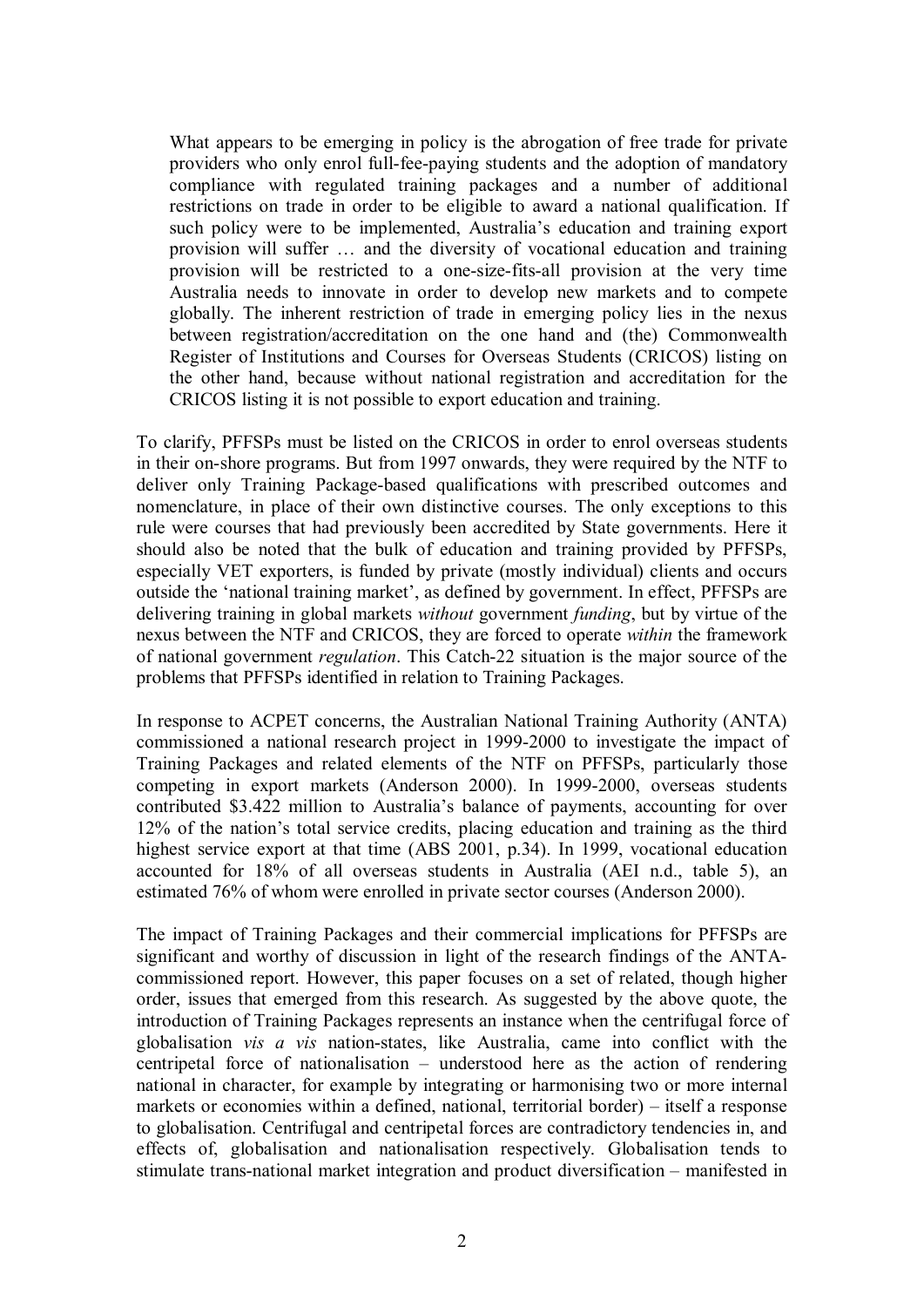VET in terms of the emergence of global export markets and the increasing diversification of market segments, clients and products and services therein. Such processes are facilitated by international flows of capital, people, information and culture, and underpinned by market deregulation and the spread of free trade agreements. Conversely, nationalisation tends towards intra-national market integration and product standardisation – manifested in VET in Australia as pressures to standardise competencies and qualifications, ensure mutual recognition of standards and qualifications, and harmonise State-based market regulations within nationally consistent frameworks. Such processes are driven by internal political forces, motivated primarily by economic concerns, and pursued by government via legislative, policy and regulatory mechanisms. Globalisation is an outward-moving or decentralising force tending towards fragmentation and increased heterogeneity – in this case of national markets and courses/qualifications. Nationalisation is an inwardmoving or centralising force tending towards greater unification and homogenisation – in this case of State-based VET markets and qualifications in Australia.

The above characterisations and juxtaposition of globalisation and nationalisation are somewhat overdrawn, and would be criticised by some theorists for being too dichotomous and overly reductionist. But they are not presented here as binary opposites, rather as mutually constitutive and dialectical processes. As King (2003, p.2) notes, 'nation states, including through forms of global, national and supranational (the EU, for example) rulemaking, are both involved in encouraging modes of globalization and in its regulation.' Globalisation is in part fuelled by (Australian and other) neoliberal governments' commitments to marketisation, deregulation (of trade, financial systems and labour markets) and economic competition, whilst nationalisation is a governmental response to the threats and opportunities posed by the new global economy – which in turn reconstitutes the conditions for globalisation. As Dudley (1998 in Porter and Vidovich 2000, p.451) argues, the discourses of globalisation and neoliberalism are two sides of the same coin: 'Globalization is a discursively constructed master discourse of uncontrollable global market forces which valorizes the … rationality of neoclassical economics and the minimalist politics of neoliberalism.' Moreover, each can trigger centrifugal and centripetal forces simultaneously: 'globalisation has (a) dual quality in its combined centrifugal and centripetal forces. Centrifugal forces involve the breaking up of large … conglomerates into smaller components, while centripetal forces operate on disparate … units, bringing them together.' (Porter and Vidovich 2000, p.452)

Yet they do contrast in significant ways. On balance, globalisation is an offensive and relatively autonomous process underpinned and propelled by the coagulation and complex interaction of trans-national forces emanating from myriad sources at regional, national and local levels. In contrast, nationalisation is a reactive and partially defensive strategy engineered by individual governments within defined territorial borders, albeit to position national industries and economies to compete more effectively in global markets. In his reflections on the commercialisation of higher education, King (2003, pp.3-4) suggests that 'Provisionally, it would appear that global competition reduces or severely modifies market regulation (that is, it opens up markets to wider competitive forces), but, at the same time, it may also lead to new regulatory regimes – for customer protection, for example.' This also suggests that globalisation can generate its own centripetal forces. The issue this paper opens up is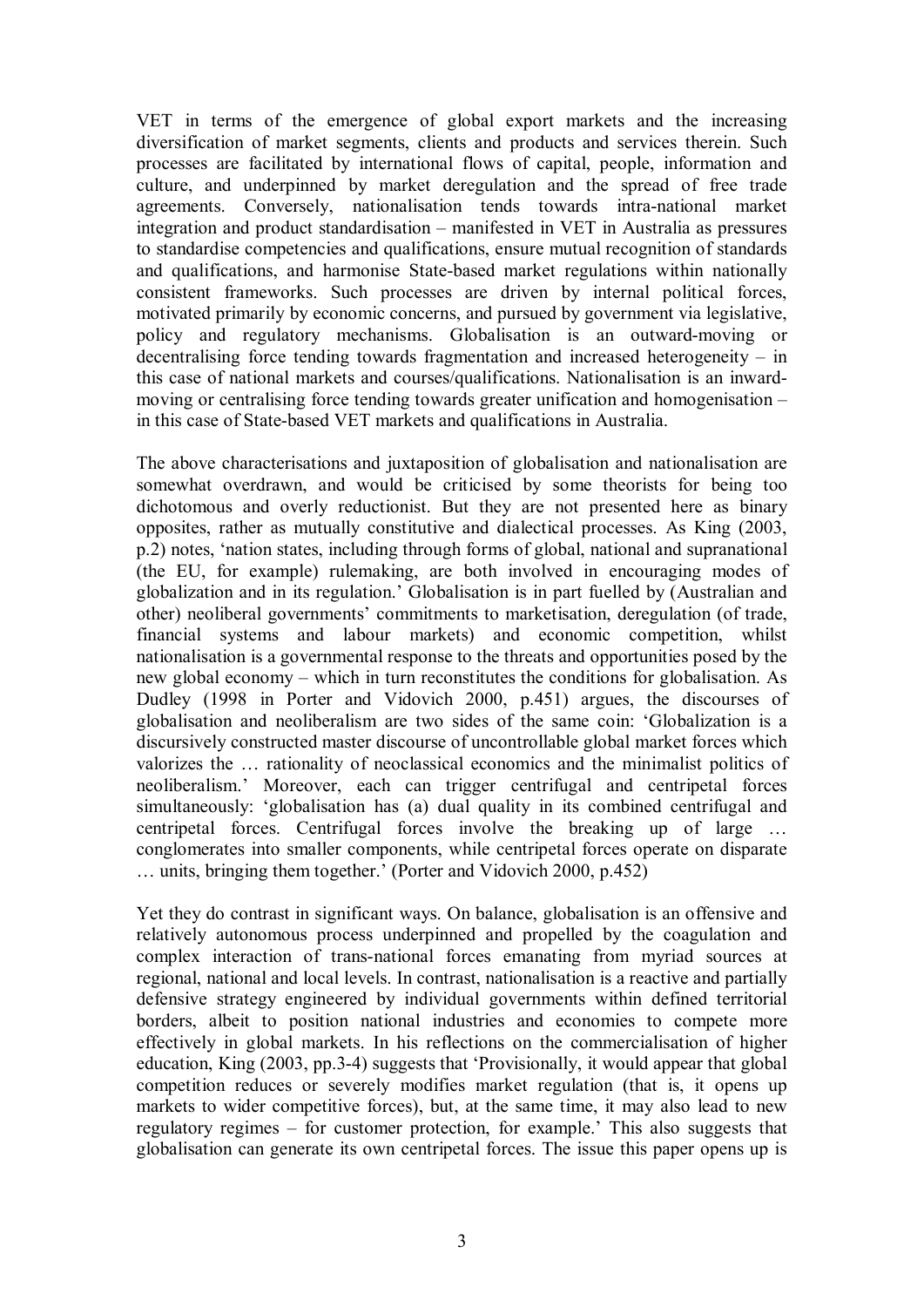the way in which Training Packages reflect and illuminate the emerging and contradictory tendencies of globalisation and nationalisation in the context of VET.

To this end, the paper first examines the impact of globalisation on nation-states and the national VET policy response in Australia. The nature and dynamics of private VET markets, and the impact of Training Packages and the NTF on PFFSPs, are then analysed in the light of data from three semistructured interviews with a total of 26 PFFSPs – mostly independent commercial colleges in Sydney, Melbourne, and Brisbane. Conducted in early 2000 as part of the aforementioned research project, each interview was of two hours duration. All interviewees were delivering VET courses  $(e.g. audio-visual and multimedia, business services, hospitality, information$ technology, personal services) in export markets, and derived most, if not all, of their income from overseas students in Australia (Anderson 2000). The conclusion draws on this analysis to explore the implications of globalisation for national VET policy.

### **Globalisation and nation-states**

The nature and effects of globalisation are complex and subject to ongoing debate. Suffice for the purposes of this paper, Green (1999, p.57) defines 'globalisation' as:

… the accelerated international flow of goods, capital, labour, services and information which have occurred in response to improved transport, the seemingly limitless revolution in communications technologies, and the deregulatory policies adopted in many countries during the past two decades … This process has greatly intensified global economic competition, particularly between the advanced regions, both in the race to create conditions which attract foreign investment and in the struggle to improve productivity and market competitiveness in homebased industries and services.

As Green  $(1999, p.57)$  also notes, the accompanying shift to knowledge-intensive, high-value-added production and services 'implies an ever greater emphasis on information-rich, high quality production and services where the premium is on rapid change and innovation.' Such themes arise throughout this paper.

Globalisation, facilitated by pervasive neoliberalism, is eroding and transforming the powers of the traditional nation-state in significant ways (Strange 1996, Kiely 2005). With the decline in both the ideological inclination and political capacity to protect national economies from international competition through trade and financial controls, globalisation signals 'the end of the national market as the primary theatre of economic activity' (Marginson 1999, p.25). In an era when economic power and financial control have been increasingly assumed by global capital interests, education and training is one of the few domains in which national governments are still able to exert a relatively strong influence. Green (1999, p.56) notes that 'As governments lose control over various levers on their national economies … they frequently turn to education and training as two areas where they do still maintain control.'

In pursuit of national policy goals through education and training, most governments have rejected traditional fiscal mechanisms and ownership and control of public sector production, instead adopting the neoliberal ideology of free markets, small government and public (a euphemism for private) choice. The use of new public management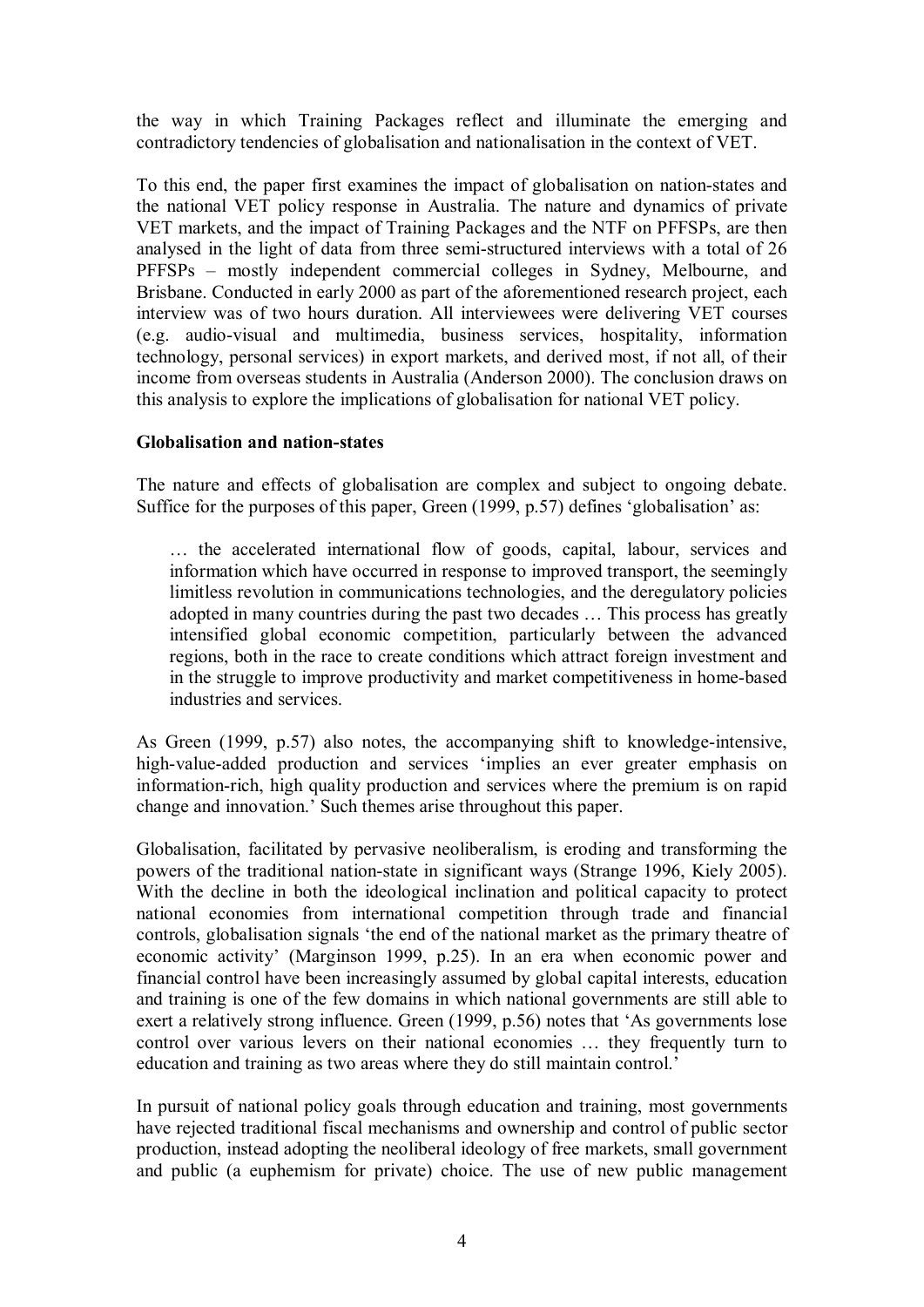techniques and the construction of managed or quasi-markets for VET are among the means by which Australian government has redefined its role in the globalising economy and sought to improve productive efficiency and national economic competitiveness (Anderson 2006; Anderson et al 2004).

### **National VET policy**

The spectre and discourse of globalisation have figured prominently in national VET policy statements since the early 1990s, and increasingly so in recent times. Among the 'major forces for change', as identified in the *National VET Strategy 1998-2003* (ANTA 1998, p.1), 'one stands out as being especially significant. Globalisation, underpinned by a technological revolution which has hastened its pace, will continue to transform the way we work and live.' Confronted by the manifold 'forces of globalisation', particularly 'intensified international competition', the national vision articulated for VET was 'To ensure that the skills of the Australian labour force are sufficient to support internationally competitive commerce and industry …' (preface). This vision was based on the recognition that VET is 'a key instrument in maintaining and improving both enterprise and national competitiveness.' (p.3) Just as in recent higher education policy in the UK and Australia, so it is in VET: 'The rationale for reform lies in the necessity to maintain and to enhance national comparative advantage in an increasingly competitive world.' (King 2003, p.1)

The central objective of national VET policy since the late 1980s has been to serve the needs and interests of industry via the creation of a national, industry-driven VET system. This has involved, *inter alia*, the introduction of competency-based training, alignment of VET qualifications to national, industry-determined competency standards, and establishment of Industry Training Advisory Bodies (ITABs) – recently replaced by Industry Skills Councils – to provide advice on national and State skill needs. The construction of a national training market during the 1990s – entailing the registration of private providers and use of market mechanisms for resource allocation – complemented these initiatives by increasing client choice, provider diversity, and competition among public and private providers for public funds. VET providers were also encouraged to generate more revenue from industry and individual fee-paying clients, including overseas students, although the latter group has been extraneous to the focus and goals of national VET reform (Anderson 2006).

After its election in 1996, the federal Coalition government accelerated the pace of neoliberal reform in VET through the development of 'a more open and competitive training market which is client driven and responsive to the needs of business and industry.' (Kemp 1997) Reflecting the federal Coalition's ideological commitment to small government and free markets, the then federal VET minister outlined the key policy objectives behind his proposals to reform the national training market:

We want to see less regulation. We still need an appropriate regulatory framework … to ensure quality, relevance and flexibility so that employers and trainees can be confident about what they are getting and that they're getting what they require. We want quality assurance in the training market in a free enterprise economy with a highly mobile labour force. We need a national framework for the provision of training so that qualifications are portable throughout Australia and across industries. (Kemp 1997)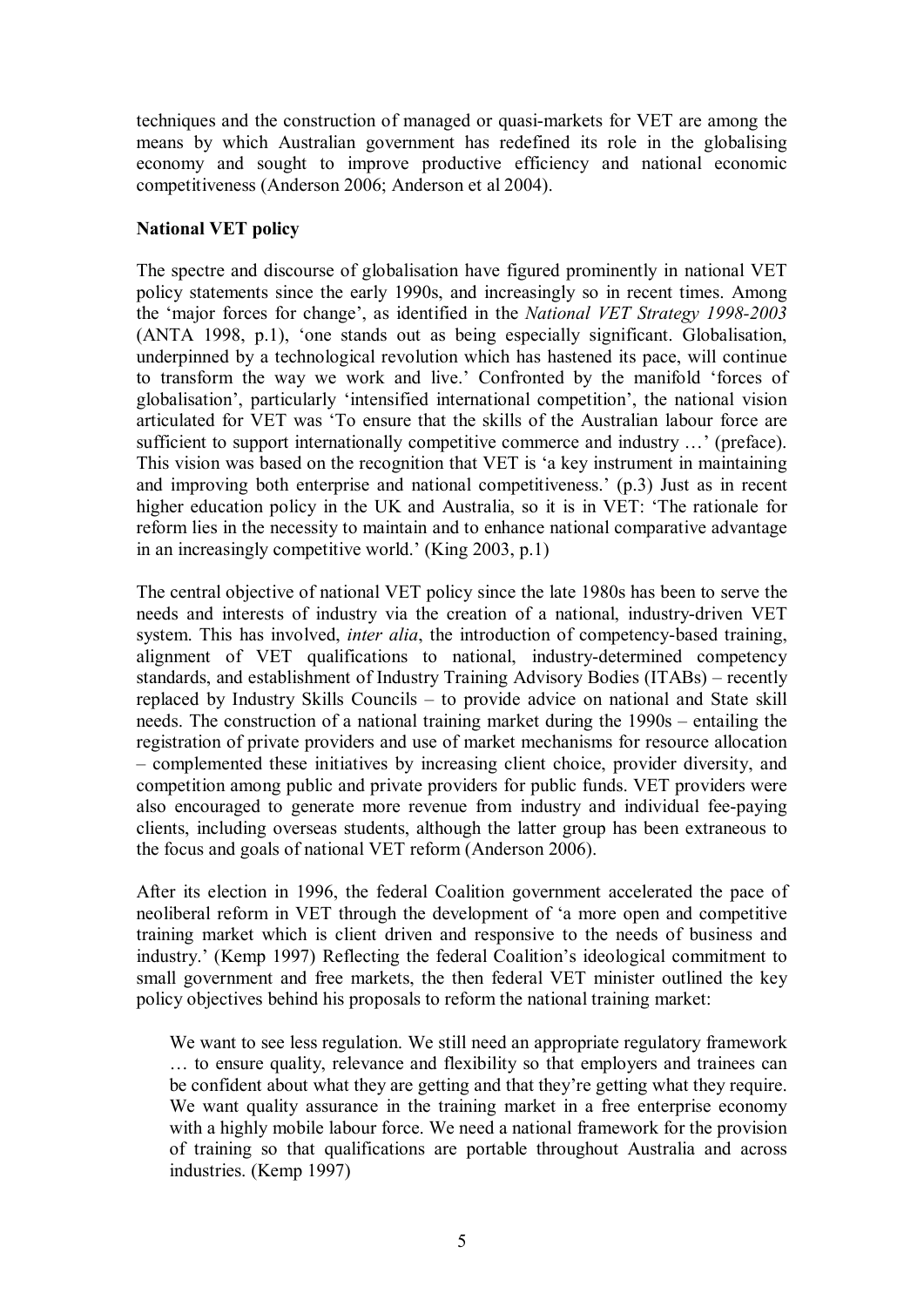Following the 1993 Hilmer report and National Competition Policy, major emphasis was given to developing a 'borderless vocational education and training system' (ANTA 1998, p.14) *within* Australia – a single, nationally integrated, training market to better meet the needs of domestic enterprises, especially those operating across State borders. Yet notable for its absence in VET policy statements is any recognition of the export markets in which both private and public VET providers are also competing. In effect, the VET policy lens has been, and remains, exclusively focused on the development of a *national* training market to enhance the competitiveness of *Australian* business and industry (but excluding the VET industry) in global markets.

Inherent in the national VET policy agenda outlined above are significant tensions. The federal Coalition government's ideological commitment to free markets, private enterprise and small government sits uneasily beside its national policy objective of developing a VET system that serves the needs and interests of Australian industry and enterprises via government intervention and market regulation. This apparent contradiction did not elude the attention of Graham (1997, pp.68, 71):

(I)t is odd indeed that a national Coalition government has not iterated the freedom to trade in education and training policy. … At a time when governments … urge increased flexibility, innovation and market responsiveness to private enterprise, why is the education and training sector becoming so restrictive? Given that education and training comprises Australia's second highest service export, why does government policy not focus on the global potential as well as the national employment strategy?

As this suggests, the singular emphasis on developing a national training market to serve the needs of domestic business and industry overlooks the growing economic significance of global markets and the emergence of a lucrative VET export industry servicing overseas students and other fee-paying clients. Similarly, the priority placed on enhancing the *national* portability of VET qualifications ignores the growing need for *international* portability when Australian industry and employees are increasingly required to cross national borders in pursuit of greater profit and employment. The next section will explore these issues and tensions through the eyes of PFFSPs.

### **Nature and dynamics of private VET markets**

Interviewees drew attention to the global scale of the VET markets in which Australian PFFSPs now operate. In contrast to government policy, PFFSPs view the concept of a national training market as obsolete in an era when globalisation is eroding national borders in economic, technological, and socio-cultural terms:

IP4: ... *it's artificial now to try and identify what constitutes a <i>domestic* market, a *State market, or a national market. Anyone who does that is condemning the students who are being trained to a redundant activity because the whole nature of industry right across the board is one that is globally driven. … Therefore the notion … of an Australian training market is one which is a retrospective concept. It might have been relevant ten years ago, fifteen, twenty years ago but increasingly it will become irrelevant.*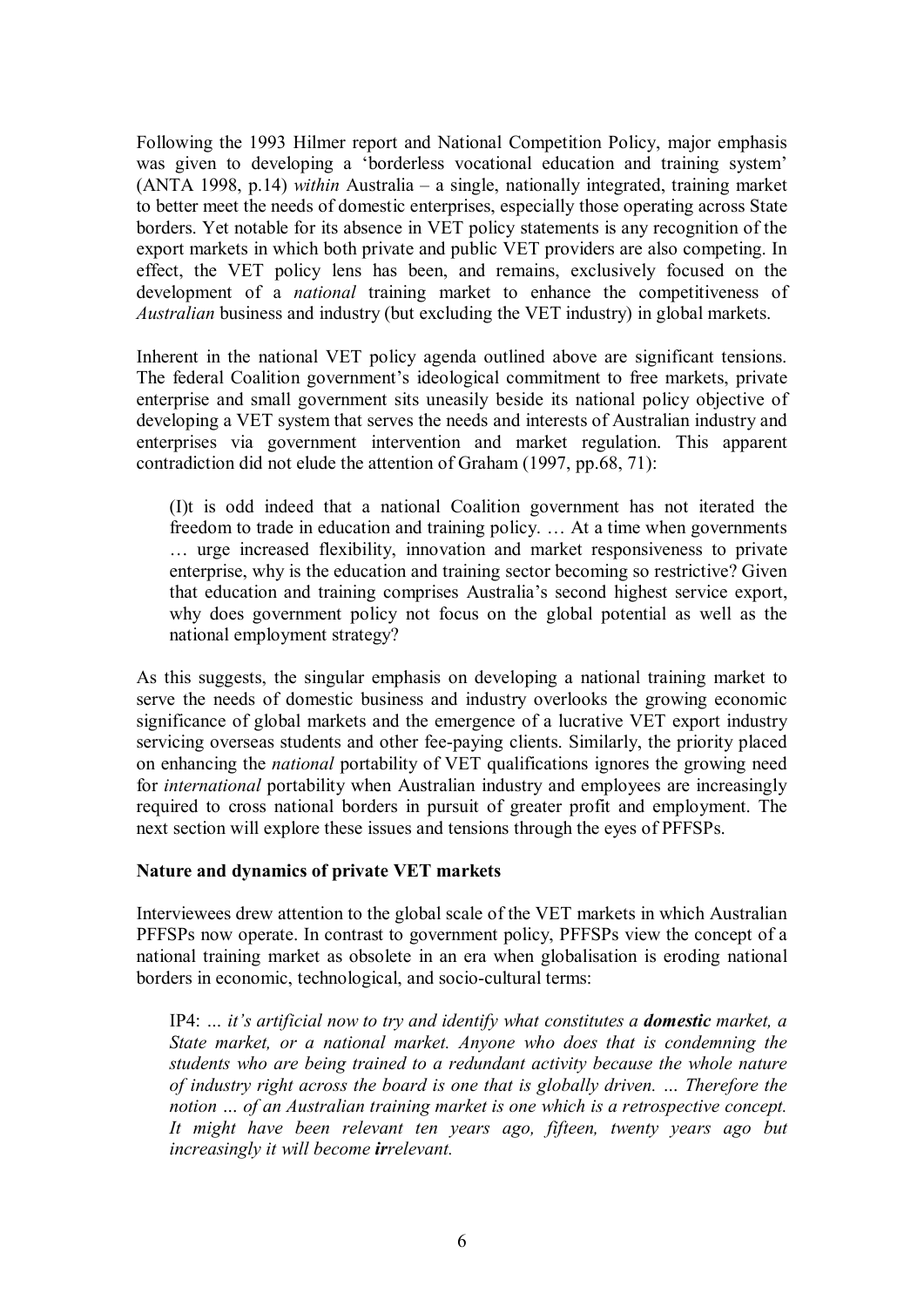The assumption that VET markets can be conceived and managed as a single and integrated (national) entity, as envisaged by government, was explicitly rejected:

IP5: *Since all our students are from overseas, we're dealing with a range of markets, a range of countries, and also a range of factors why they come here.*

IP1: ... *the private sector market consists of full-fee paying domestic students, employersponsored students, students who are using it as a pathway to get to university, not necessarily for employment. You have people who are in employment who are using it as … a stepping stone onto improving their employment status. So in the term 'global', I would say you've got about ten different types of students in about ten different types of markets. Some of them are publicly funded but a vast majority are privately funded.*

Unlike most registered training organisations (RTOs), PFFSPs are fully commercial entities that trade in education and training services and compete for private fee-paying clients in domestic and export markets. Graham (1997, pp.66, 71) explains that 'The dynamics of the private provider sector are founded on the spirit of the free market. … (I)nnovation, market responsiveness and diversity … collectively comprise the dynamics of the private provider sector.' As will be seen, such dynamics are reflected in interviewees' comments and confirm that, in the context of global VET markets, PFFSPs require the capacity to innovate, differentiate their products, and respond rapidly and flexibly to the changing preferences of fee-paying clients.

Unlike Training Packages, which are designed for the mass domestic market of publicly-funded trainees seeking access to employment, mostly at entry level, PFFSPs develop specialised courses for niche marketing to privately-funded customers who are seeking a competitive edge in labour and/or higher education markets through the acquisition of a distinctive qualification. According to PFFSPs, the main objective of overseas students in on-shore markets is to gain maximum credits towards a degreelevel qualification at an Australian university. Such client preferences are in turn reflected in the product range and market behaviour of PFFSPs:

IP1: *… what our customers seek is differentiation and individualism … it's actually uniqueness. … It'sa question of trying to offer … the students something that … would give them a market edge.*

In effect, the commercial viability of PFFSPs rests primarily on their ability to offer '*a*  distinguishing *product*' – courses that are qualitatively different from those of their competitors, both local and international. PFFSPs differentiate their products by offering (often highly) specialised course content, credit transfer arrangements with Australian universities, and '*quality add-ons*' – such as additional industry certification (e.g. First Aid, information technology); customised learning resources; and student services (e.g. pastoral care, cultural activities, accommodation assistance). Freedom to use distinctive qualification titles was identified as imperative, given the need to differentiate their offerings in the crowded and competitive global VET marketplace, and to '*create an impression straight off*'. As one informant contended, '*if it's not reflected in the name, why have a distinguishing feature?*'

In the wake of globalisation, PFFSPs operating in export VET markets are subject to rapid and unpredictable change, which exposes them to considerable instability and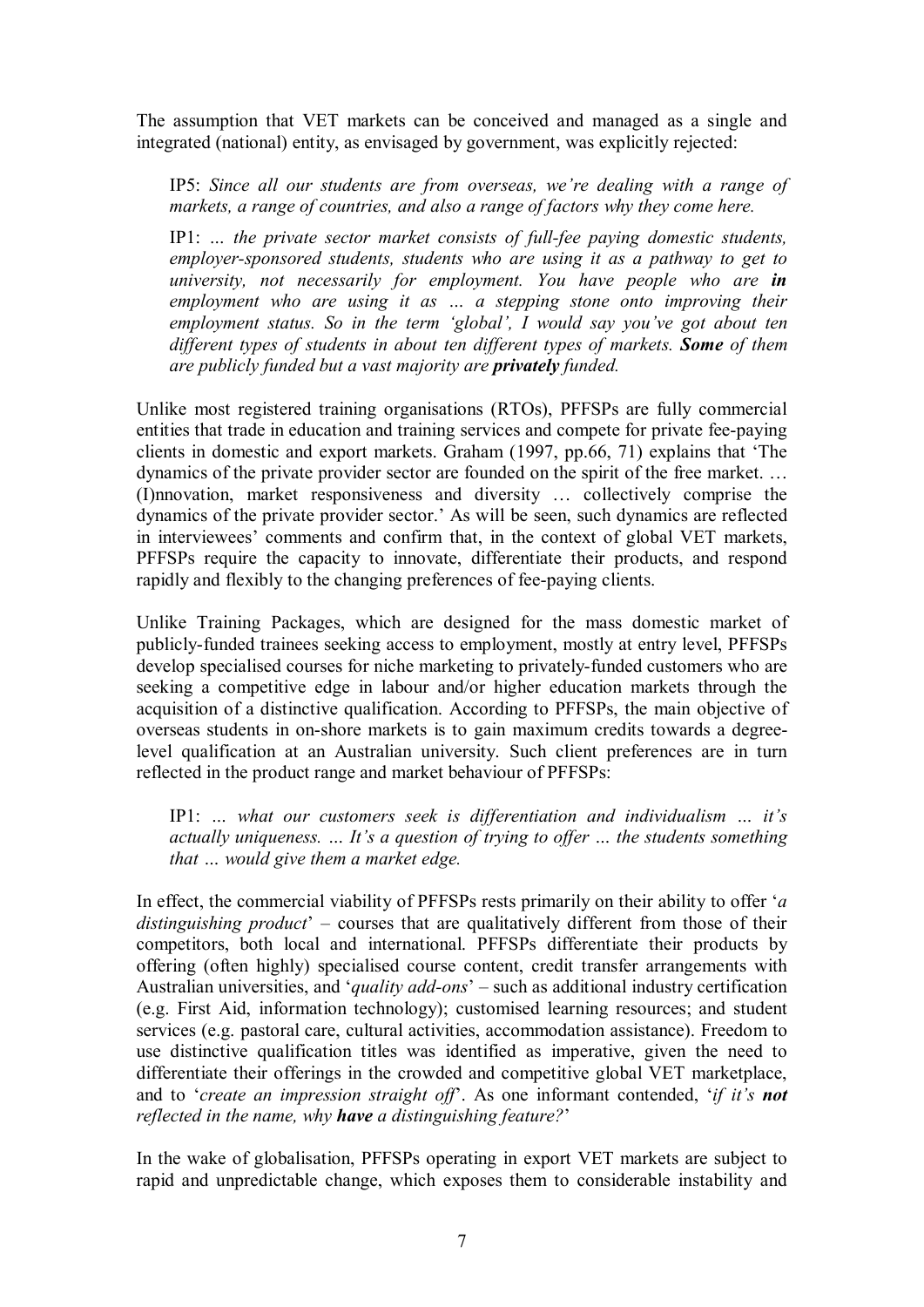risk. Given the constant pressure to innovate and adapt to shifts in client demand, interviewees stressed their need for maximum flexibility and responsiveness:

IP5: *… we have to be far more competitive now and we have to move much more quickly to keep our courses going.*

IP2: *… the important factor there is that the education market is a highly competitive sector. … And what all of the education institutions, not just the private providers, must realise is that those courses that haven't moved with the times, that are non-adaptable and can't be responsive to both industry and student requirements, are simply being bypassed. And from an economic point of view, the viability of our organisation hinges directly on the currency of our understanding of the training market we're moving into.*

Responding to the constantly changing skill demands in technology-based industries requires providers to monitor global industry trends on an ongoing basis. As one provider of information technology (IT) training stated:

IP3: *One of the other issues in the area we're involved in is the ever changing competency requirements from industry, and the speed at which we've got to change the product to suit the industry market, and ours is a global one.*

The implications of globalisation are equally significant for PFFSPs delivering training in human services, as they require the flexibility to respond to the increasingly diverse and often highly specific, socio-cultural needs and preferences of clients (as both learners and workers) from various countries of origin:

IP7: *The thing about our industry … is that it's also the public perception of what they want from that service and that creates a different need and that can be cultural. That perhaps … the public perception of a beauty therapist or a masseuse in different countries is different. So when we have students who come from overseas, it's not technology driven necessarily. It's what they need to provide for their clients when they're qualified. So it's important that we keep the content of our courses flexible to meet cultural needs as well.*

As reflected in the foregoing quotes, PFFSP provision is driven by a complex and fluid amalgam of employment trends shaped by technological and workplace change, and clients' career and further study aspirations and socio-cultural preferences.

### **Training Packages and their impact on private feeforservice providers**

The incipient tensions between the centrifugal force of globalisation and the centripetal force of nationalisation are manifold. The root cause of such tensions lies in the aforementioned contradictory tendencies of globalisation and nationalisation – with the former promoting heterogeneity via product differentiation and market deregulation, and the latter pursuing homogeneity via product standardisation and market regulation. As suggested earlier, the introduction of Training Packages represents a moment when these tendencies were juxtaposed, entrapping PFFSPs within their conflicting logics and trajectories.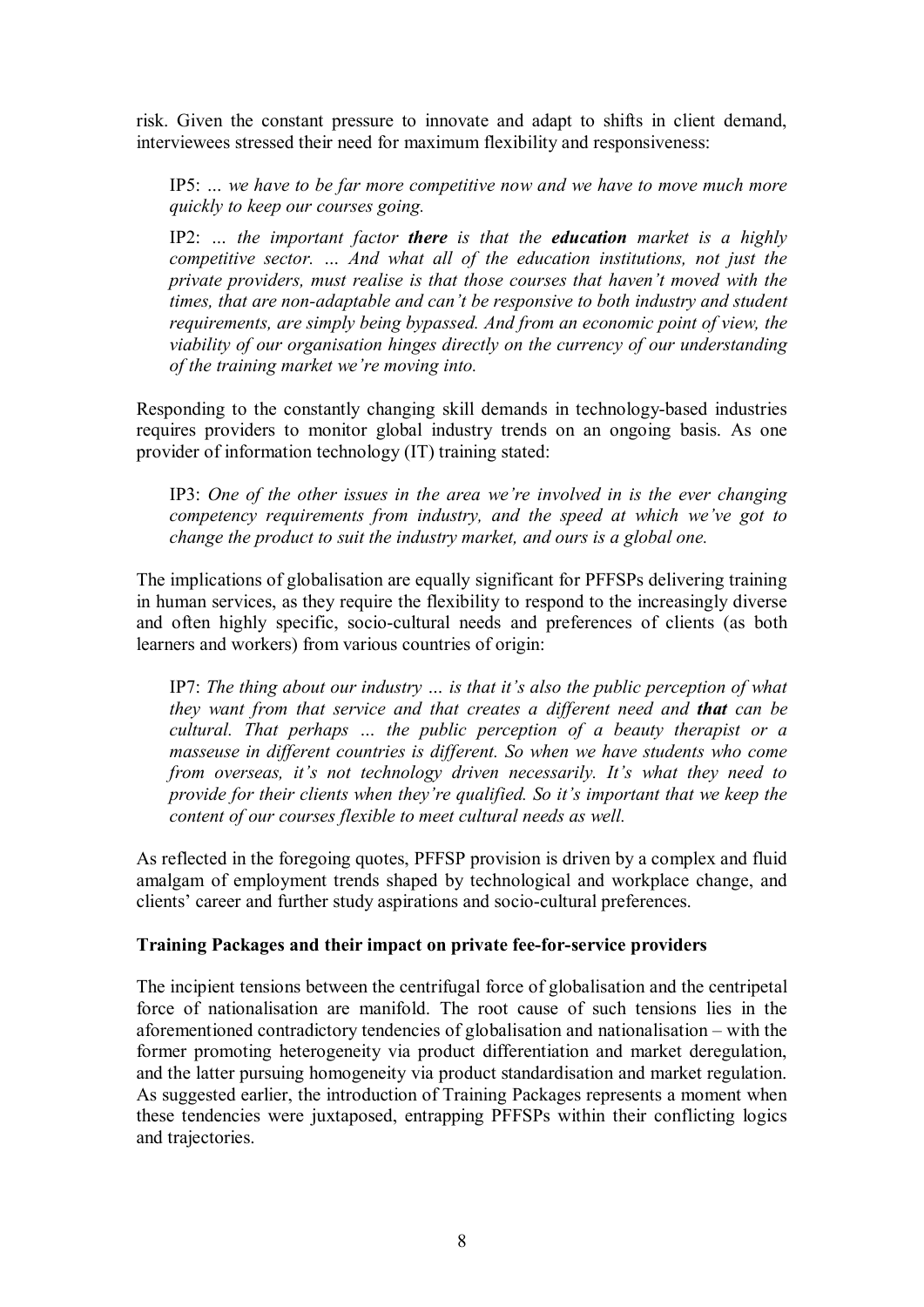Interviewees argued that the concept of Training Packages is premised on the artificial notion of a 'national training market', which ignores globalisation and its implications for Australian industry, including export education. In the latter regard, interviewees said that Training Packages encroach on their niche markets, overlook the multiple markets in which they operate, and distort the dynamics of private VET markets. As such, Training Packages are viewed as an unwarranted intervention by government with adverse economic consequences for PFFSPs and the national economy:

IP2: *… the fact that the Training Packages are locked into a concept of the Australian training market that sees Australia as somehow being this self contained … and protected environment is anachronous.*

IP1: *… if one does not understand the dynamic of private enterprise, the ability to create markets as well as to respond to them …, if one doesn't understand that … then we have no hope!*

For PFFSPs, the centripetal tendencies of the managed or quasi-market constructed and regulated by government contradict its own neoliberal rhetoric of free markets, user choice and competition, and stifle the dynamics of private VET markets:

IP2: *… if the government is going to adopt a Big Brother attitude of wanting to control, manipulate and define what the training market is all about in order to make decisions on our behalf, then they have to do that out there in the market place. It can't be done second, third and fourth hand by bureaucrats sitting behind a table reading a report that's, you know, twelve months or two years or three years old.*

IP5: *I mean we're supposed to be customer driven. We're not customer-driven at the moment, we're government driven. We're not client driven you know, that's been taken away from us.*

In their view, Training Packages reflect the impulse of national government to rationalise, regularise and control the divergent and unstable forces of globalisation:

IP1: *… by going to Training Packages … all that's happening is that … the government is saying 'We need to find a way to standardise all of this'.*

IP2: *What we're saying is the government doesn't know best because they are not out there in industry. They are … bureaucrats trying to interpret a whole lot of information that is becoming more and more complex, culturally richer, that's becoming driven by a global economy. … And if you really mean to tell me that a project officer in an ITAB working on government money has the where-with-all to make a forward projection in the TV and video industry, I will laugh at you!*

Despite some scope for customising Training Packages to enterprise-specific needs within strict limits (ANTA 1999a), PFFSPs were highly critical of their generally inflexible structure and content, which they argued would markedly reduce their responsiveness to the challenges of globalisation and related processes, including:

· rapid technological change, which cannot be predicted or incorporated in rigidly designed and bureaucratically-developed Training Packages: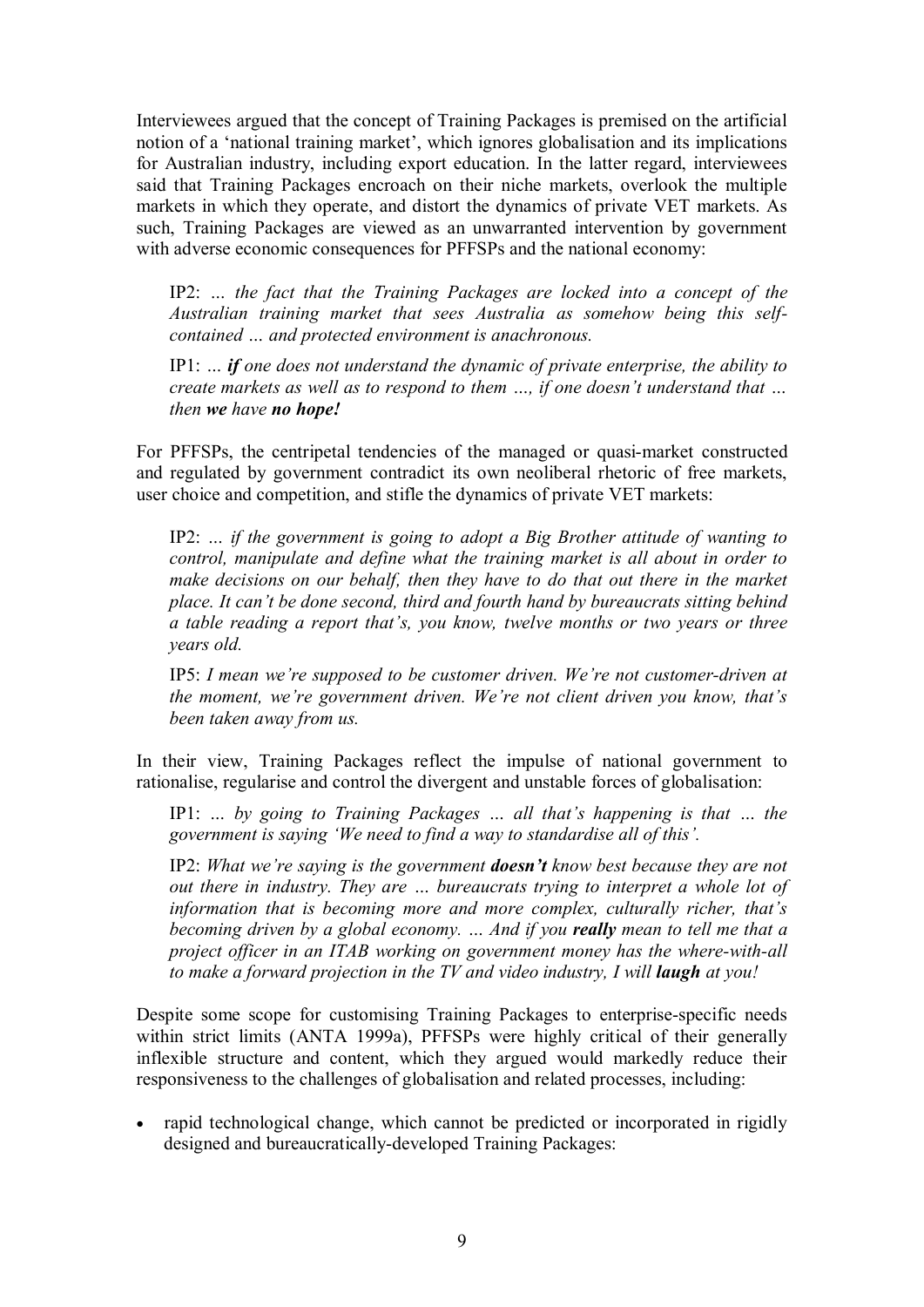IP4: *There's (an) argument too for our ability to modify and be flexible and that is, I've been involved in a* (IT) *Training Package and we're already recognising that it is probably out of date. … The components have been written and already the technology has moved ahead to such an extent that it is out of date. And the time it will take to re-look at that, rewrite it and ... get it reaccredited, time will have moved on. So the big problem is the loss of flexibility.*

· changing work organisation and practices, which are overlooked by outmoded, nationally specific, industry classifications and bygone job demarcations:

IP1: … *the whole process the government has gone through in locking down the standards development into a mandatory set of Training Packages is a retrospective view of the Australian economy. … (W)hat is required is a flexible system that has a workable and flexible quality assurance option that allows us to differentiate between ourselves, that still has standards … that allows us to look to the future and develop the courses today for the outcomes the students need tomorrow. Because the reality is the jobs we had … that informed the development of the Training Packages are not the jobs of tomorrow. … (W)hat the students need is … courses that are recognised research and developmentdriven courses, not these redundant, backward looking processes that are locked into some sort of fixed pieces of paper.*

different languages, cultures and workplace requirements that prevail in the home countries of overseas students, which are neither recognised nor accommodated in competency standards referenced to Australian workplace contexts:

IP5: *Now part of the problem with Training Packages is that they're (designed) to Australian standards, and the Americans and Brits are saying (to overseas students), 'Don't go to Australia, all you'll learn are vocational programs to Australian standards, you know, those … little people down south.'*

IP6: *… what we're forced to market is basically an Australian product … And the thing about this is we're selling it to students that are coming from many countries, Thailand, Indonesia, Japan and whatever. Now the difficulty that we have is that we can't. It is an Australian product that we can't tailor-make to students coming from those areas. And … part of the marketing needs to be the ability to alter the components of the Training Package for particular areas. … It can be as simple that in some countries they don't use certain software … and you have to concentrate on that software* (i.e. under Training Package rules)*.*

· the skill requirements of Australian graduates in global labour markets and the increasing international mobility of domestic VET students, which are ignored in Training Packages designed for the domestic labour and training markets:

IP3: *I'd actually question whether in a global market we're actually being … relevant to Australian students. … I would've thought we were preparing Australian students for a global economy, not just for the Australian economy.*

IP2: *You see when you talk about the notion of the differentiation between the domestic and the overseas market, even our domestic students are international students. … So we've got students … that do two years with us and they're off to (the UK) complete their qualification and seek employment).*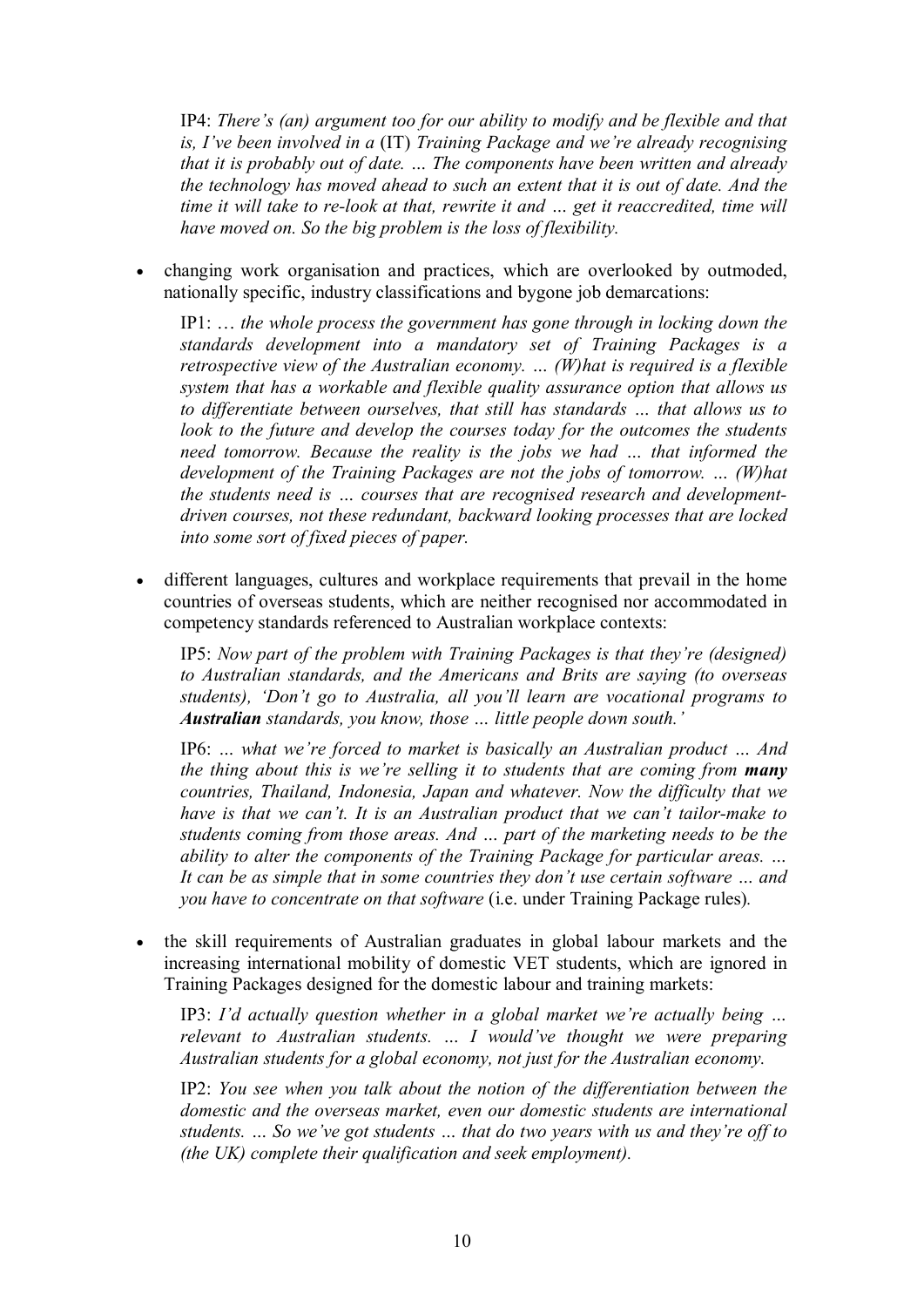In summary, national Training Packages have encroached on PFFSPs' niche markets and restricted their scope for: rapid innovation and flexible specialisation; product differentiation via quality add-ons and distinctive qualifications nomenclature; responsiveness to technological and workplace change; and adaptation to the diverse socio-cultural values and preferences and linguistic backgrounds of overseas students, and the new and emerging needs of domestic students in a global marketplace. In the above key respects, therefore, Training Packages are distorting the dynamics of private VET provision, and compromising PFFSPs' competitiveness and commercial viability not only in export, but also domestic, markets. Caught in the nexus between NTF and CRICOS regulations, PFFSPs are being forced to compete in global markets with a standardised product tailor-made for existing Australian labour and training markets, and introduced to serve domestic political and economic interests:

IP1: *We have no problem with the government attending to its business responsibilities, in efficiently running its own sector. What is very galling, and very difficult to come to terms with, is when a series of public servants presume to make mandatory, acrosstheboard decisions for whole sectors of business. And private providers are running a business. They are providing a service to clients who pay for it. And the only way as a market sector we can be viable, is if the competition between ourselves is on a business basis. And that business basis means we gain our most leverage from differentiation, not similarity. And the attitudes that are underpinning a lot of the (federal Coalition) government's decisions, not just the Training Packages but the whole regulatory framework, is to try and homogenise us so that we become the counterpoint to TAFE.*

Reflected above are the fundamentally different, and conflicting, drivers of business and government in the face of globalisation, with PFFSPs motivated by the spirit of free enterprise and the potential for profit-making in global export markets, and government intent on regulating the national market to strengthen its capacity to steer outcomes in ways that serve domestic political agenda – in this instance, the federal government's drive to extract greater efficiency from the public TAFE sector via increased competition with private RTOs. As another interviewee contended, '*the Training Packages are driven by a local political agenda. It has got nothing to do with marketing internationally whatsoever!*' By implication, these quotes also illustrate the growing tensions between the centrifugal and heterogenising tendencies of globalisation, and the centripetal and homogenising tendencies of nationalisation.

### **Conclusions**

The opening depiction of globalisation and nationalisation and their conflicting logics and trajectories provides an illuminating conceptual framework for analysing the issues raised in this paper. Globalisation and its attenuation of national sovereignty, together with the intensification of economic competition between nation-states, have concentrated the attention of governments on strategies for harnessing education and training systems to enhance national economic performance and comparative advantage. In this instance, successive Australian governments since the 1980s have sought to increase productivity and international competitiveness through the creation of an industry-driven VET system and national training market responsive to the specific skill requirements of domestic enterprises. Pursued in response to economic globalisation, this strategy constitutes a form of national economic defensiveness in a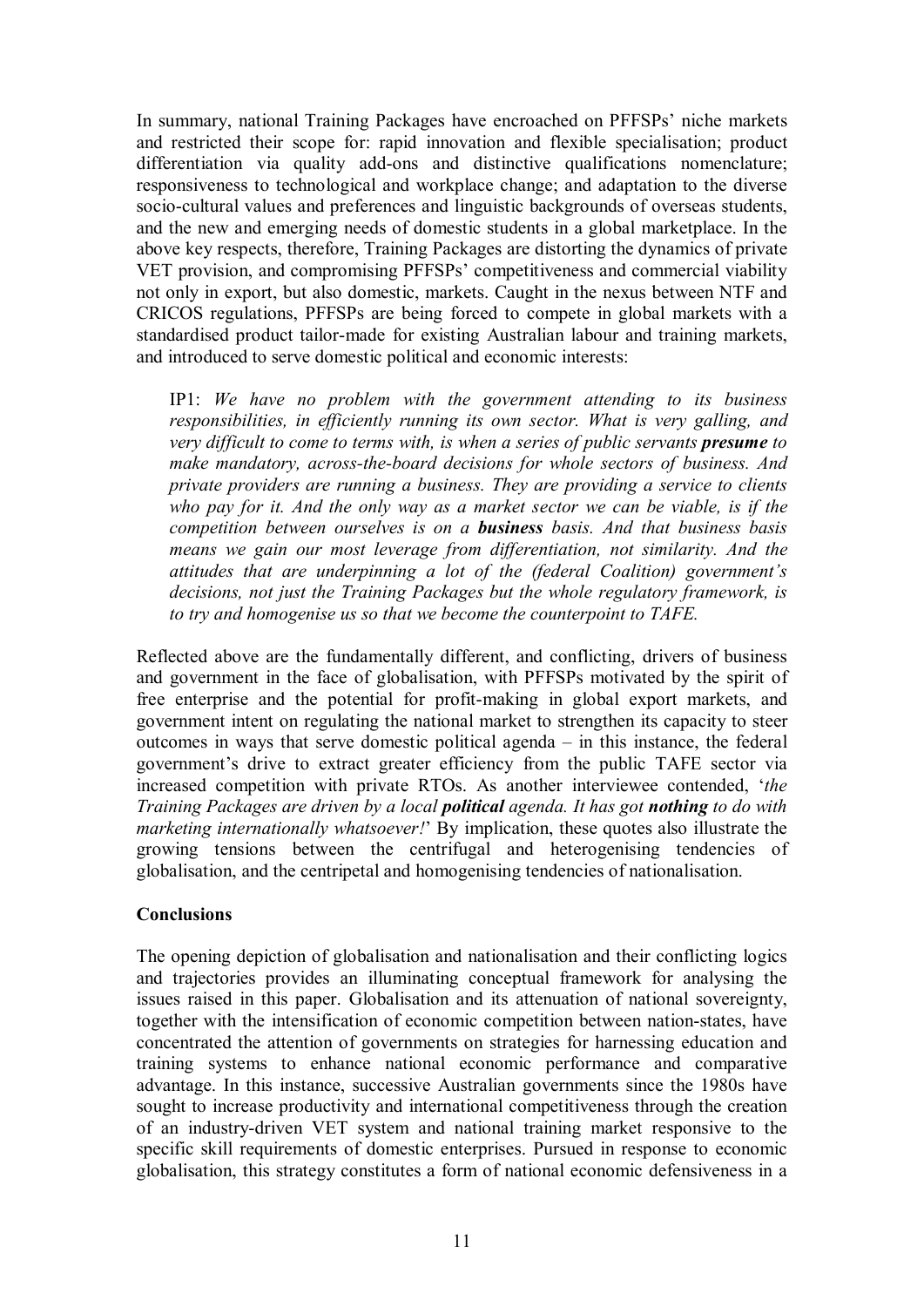context where the same governments have been simultaneously shrinking the state, privatising and marketising public service provision, and deregulating trade, finance and labour markets, in line with neoliberal ideology. Paradoxically, as pointed out earlier, neoliberal governments in Australia and elsewhere are at once complicit in promoting globalisation through free trade agreements and the like, and intent on regulating its impact on their national economies.

The introduction of Training Packages, and their reception by PFFSPs, highlights the emerging tensions between globalisation and nationalisation and their centrifugal and centripetal forces. Designed to serve the needs and interests of domestic business and industry by underpinning greater national consistency, comparability and portability in VET qualifications, Training Packages represent an instance when the nationalising trajectory of government policy collided with the globalising trajectory of VET markets. Cast within a single and undifferentiated regulatory framework designed for the national training market, and developed via bureaucratic processes against non commercial benchmarks, Training Packages comprise rigid and inflexible sets of product specifications and nomenclature that have been uniformly imposed on RTOs, regardless of the diverse markets in which they operate and the differential needs of their clients. Contrary to government claims that product standardisation will improve the quality and responsiveness of VET to individual and industry needs, PFFSPs contend that centrally devised and standardised products, such as Training Packages, are moribund in an increasingly global marketplace where: technological change is rapid, economic growth is knowledge-driven, labour markets are becoming internationalised, customer preferences are more culturally diverse, and providers must continually innovate and adapt to survive.

These criticisms by PFFSPs suggest that Training Packages are a neo-fordist technology developed by government for production and consumption in the context of a national VET market which is being superseded by, and subsumed within, global markets. From a PFFSP perspective, such markets demand post-fordist technologies, such as flexible specialisation and niche marketing, to enable them to compete effectively in increasingly diverse and segmented markets subject to intense competition, rapid change and unpredictable shifts in client demand. Driven on the one hand by the centrifugal forces of globalisation – characterised by increasing market fragmentation and heterogenisation – PFFSPs are on the other constrained by the centripetal forces of nationalisation – as manifested in government attempts to harmonise (if not unify) national market regulation and standardise VET products via the NTF and Training Packages. Entangled in the web of governmental regulation at a national level, PFFSPs' scope for constant innovation, product differentiation and rapid responsiveness has been restricted to the point where their commercial viability in global markets – and also, by implication, Australian VET service exports – has apparently been put in serious jeopardy.

Key elements of the regulatory framework pertaining to export VET markets have changed since this research was conducted. The *Education Services for Overseas Students Act* was revised in 2000, the Australian Quality Training Framework (AQTF) was introduced in 2001, and implementation of the General Agreement on Trade in Services (GATS) has advanced. Such changes alter the dynamics of, and interaction between, global markets and national VET policy in significant ways. But they do not diminish, and may accentuate, the central contention of this paper that the intersection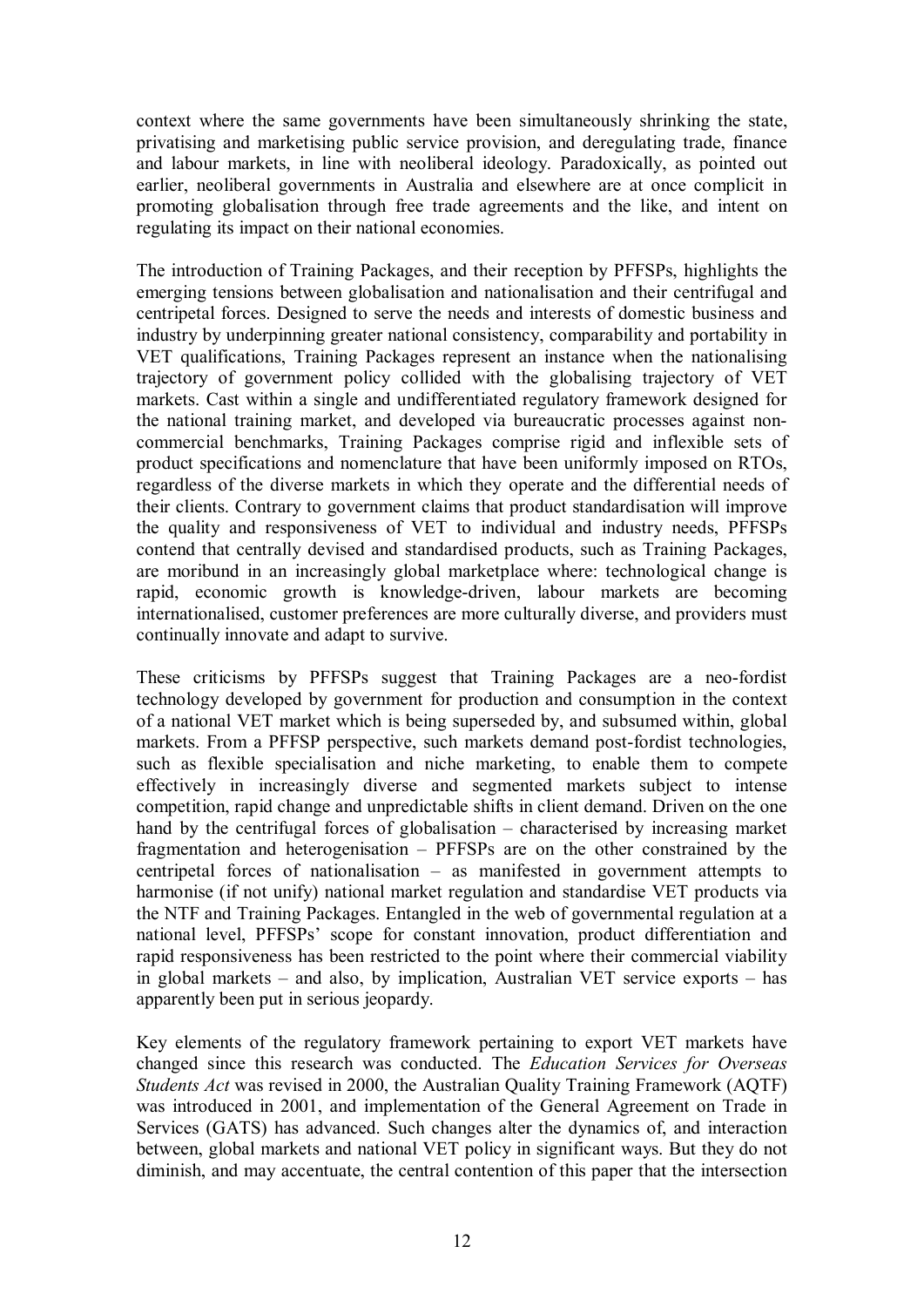of globalisation and nationalisation produces profound tensions due to their conflicting logics and trajectories, as evidenced by Training Packages. Indeed, ACPET (2003, p.9) states that: 'These issues have not changed over the past three years however they have been further exacerbated by the introduction of the AQTF'.

Regardless of the actual outcomes of the tensions manifested by Training Packages, and despite changes in the regulatory framework, this research raises questions about the logic and sustainability of national VET policy arrangements. In the context of globalising markets, increasing international competition, the continuing spread of free trade agreements and the declining economic sovereignty of nation-states, will government retain sufficient political control to steer and regulate VET in the national interest? Will government be able to manage, if not reconcile, the two divergent trajectories of, and tensions between, global market integration and economic nationalism as the commercial horizons of domestic enterprises become increasingly global? If the tensions created by Training Packages do seriously compromise the profitability of PFFSPs, will they opt out of the national training market and instead ply their wares solely in the global marketplace? As one interviewee, whose PFFSP belonged to an international IT training consortium based in the USA, speculated:

*… if 'ACME Global Training' is an international company and it is selling its courses internationally over in America and elsewhere, why does 'ACME Training Australia' have to comply with a Training Package as opposed to its international standard? … (I)t raises questions about international and global recognition as opposed to simply Australian recognition.*

Such questions are likely to become more pressing and perplexing for government as Australian industry, including export VET services, becomes increasingly integrated into global markets, and more deeply implicated in globalisation processes.

## **References**

- Anderson, D. (2006). Trading places: the impact and outcomes of market reform in vocational education and training. NCVER, Adelaide.
- Anderson, D. (2000). Searching for difference: the impact of training packages on private fee-for-service providers. Report to ACPET and ANTA, unpublished. [Edited version: ACPET (2000). Enhancing creativity, flexibility and competitiveness? The impact of Training Packages on private sector providers]
- Anderson, D., Brown, M. and Rushbrook, P. (2004). Vocational education and training. In G. Foley, ed. Dimensions of Adult Learning. Allen & Unwin with OUP.
- ABS (2002). International Trade in Education Services. URL: http://www.abs.gov.au/Ausstats/abs@.nsf/Lookup/F6D3FCA5F9CA759ECA256B1 3001CDCBB, Accessed 6/01/06.
- ABS (2001). Balance of Payments and International Investment Position, Australia, 19992000. Cat. 5363.0, Canberra.

Australian Council for Private Education and Training, ACPET (2003). Report to the ANTA on its High Level Review of Training Packages, September.

Australian Education International, AEI (n.d.). Year 2001 Final International Student Enrolment Data. Table 5. URL:

http://aei.dest.gov.au/AEI/MIP/Statistics/StudentEnrolmentAndVisaStatistics/2001/ 2001Final.htm, Accessed 7/01/06.